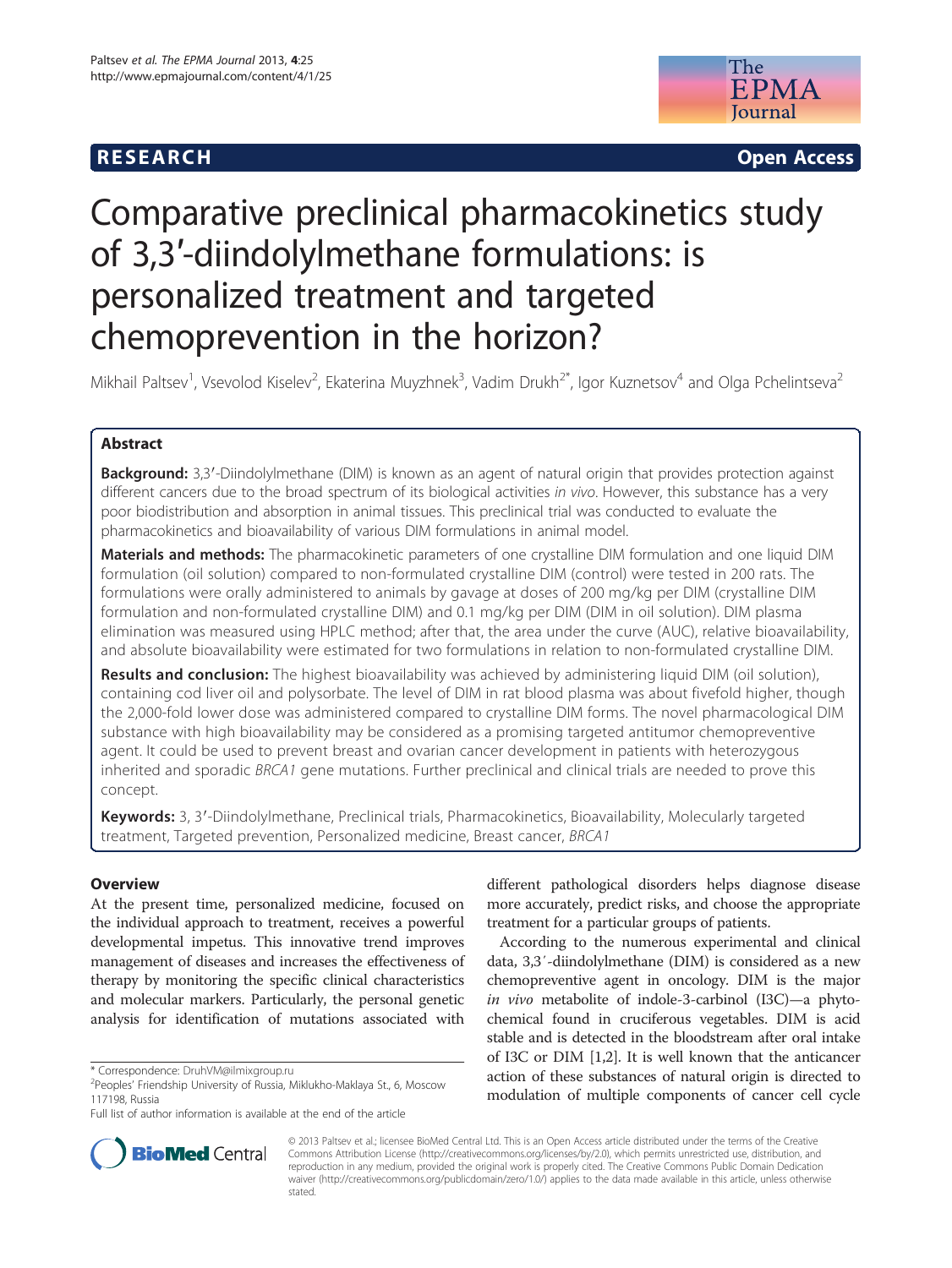regulation and survival including Akt/NF-κB signaling, cyclin-dependent kinase activities, caspase activation, estrogen receptor signaling, and estrogen metabolism [\[3](#page-6-0)-[6](#page-6-0)].

As has been shown by Bradlow et al., the positive alterations of estradiol metabolism have been determined in different strains of mice with spontaneous mammary tumors that consumed I3C (in vivo precursor of DIM) at doses ranging from 34 to 700 mg/kg/day [[7\]](#page-6-0). In other studies, the hydroxylation level of 'good' estrogen metabolite (2-hydroxy-estrone) was significantly increased in wild-type mice and transgenic mice receiving DIM at a dose of 300 mg/kg [[8\]](#page-6-0). The same results were received in a pilot clinical study conducted in postmenopausal women with a history of early-stage breast cancer [\[9](#page-6-0)]. DIM also inhibits invasion of cancer cells and tumor neoangiogenesis [\[3](#page-6-0)]. We have recently reported that DIM is a selective and potent inhibitor of high tumorigenic cancer stem cells, or tumor-initiating cells [[10\]](#page-6-0).

Thus, due to the fact that DIM inhibits many harmful processes in early stages of carcinogenesis, this substance may be successfully used in cancer prevention in high risk groups of patients. Besides that, it can be considered as a novel approach of antitumor therapy in personalized medicine.

One of the established molecular targets of DIM is the breast cancer susceptibility 1 (BRCA1) gene. The prevalence of BRCA1/2 mutation carriers in general population is around 0.2%, and about 5%–10% of all breast cancers and 10%–15% of ovarian cancer cases can be attributed to this risk factor [[11](#page-6-0)]. In normal breast cells, tumor suppressor BRCA1 protein encoded by the BRCA1 gene inhibits many carcinogenic processes including regulation of cell cycle progression, DNA damage signaling and repair, maintenance of genomic integrity, and the regulation of various transcriptional pathways, particularly the transcription of ERα gene and its downstream estrogen re-sponsive genes [\[12\]](#page-6-0). When *BRCA1* gene is mutated,  $ER\alpha$ is activated at low estrogen concentrations. As a result, high expression of estrogen responsive genes leads to uncontrolled cell growth. DIM upregulates the expression of gene/protein BRCA1, which inhibits ERα signaling [\[13,14](#page-6-0)]. Study reported by Fan et al. showed that low doses of DIM (1  $\mu$ M) could stimulate *BRCA1* signaling and expression in breast and prostate cancer cells [[15](#page-6-0)]. It should be mentioned that some other interesting data published in the previous years approve the ability of DIM to stimulate BRCA1 expression in non-cancer diseases such as inflammatory bowel diseases and heart failures caused by oxidative stress [\[16,17\]](#page-6-0).

According to the two-hit carcinogenesis model, the 'point of no return' is the loss of heterozygosity, i.e., the second mutation in the healthy (not damaged) gene allele in somatic cell after the first inherited mutation in germ cell [\[18\]](#page-6-0). So, the most acceptable chemoprevention strategy for patients with BRCA1 (and other oncoprotective genes) mutation could be early pharmacogenetic correction, directed to genome stabilization. So, DIM may prevent breast cancer development in patients with heterozygous inherited and sporadic BRCA1 gene mutations. Translation of this approach 'from bench to bedside' is the aim of the given stage of our work.

As we can conclude that BRCA1 expression stimulation by DIM is well demonstrated in vitro, the next necessary stage should be a demonstration of this effect in vivo and then translate it into the disease response [[19\]](#page-6-0). But, nowadays, one of the main obstacles for investigators working with this potential pharmacological agent is an extremely low DIM bioavailability in vivo. DIM usually shows low solubility in physiological liquids and possess very limited ability to penetrate through barrier membranes. Moreover, an ability of this compound to bind with plasma proteins and to be involved in various non-specific interactions in blood flow was shown. These facts significantly reduce the efficiency of delivery of DIM to a focus of disease.

It is well known that the drug pharmacokinetic study in animals is a necessary and obligatory step for estimation of its biodistribution in tissues. These investigations are also very important for the development of new DIMbased formulations with a high bioavailability [[1,2,20,21\]](#page-6-0).

We have developed two different DIM-based pharmaceutical compositions with potentially enhanced bioavailability of the active substance. In this study, DIM bioavailability of one crystalline formulation and one liquid formulation [[21\]](#page-6-0) was estimated and compared to nonformulated individual DIM substance. Additionally, comparative pharmacokinetic data after oral administration by gavage of various DIM formulations were estimated.

## Methods

## Reagents

The crystalline DIM without any additional agents was used as a pure non-formulated DIM (substance N1, powder). Crystalline formulation on the basis of DIM (substance N2, powder) consisted of lactose, microcrystalline cellulose, sodium starch glycolate, kollidon, starch, and magnesium stearate. Liquid formulation based on DIM (substance N3) was prepared according to special patented technology [[22](#page-6-0)]. Substance N3 consisted of DIM and two components (cod liver oil and polysorbate) that provide increased solubility and bioavailability of DIM. All reagents were from Sigma-Aldrich (St. Louis, MO, USA). The following reagents and organic solvents were used for high-performance liquid chromatography (HPLC) analysis and previous extraction of active substances from blood plasma samples: acetonitrile, ethyl acetate, sodium dodecyl sulfate, potassium hydrogen phosphate, phosphoric acid (all reagents were from Sigma-Aldrich).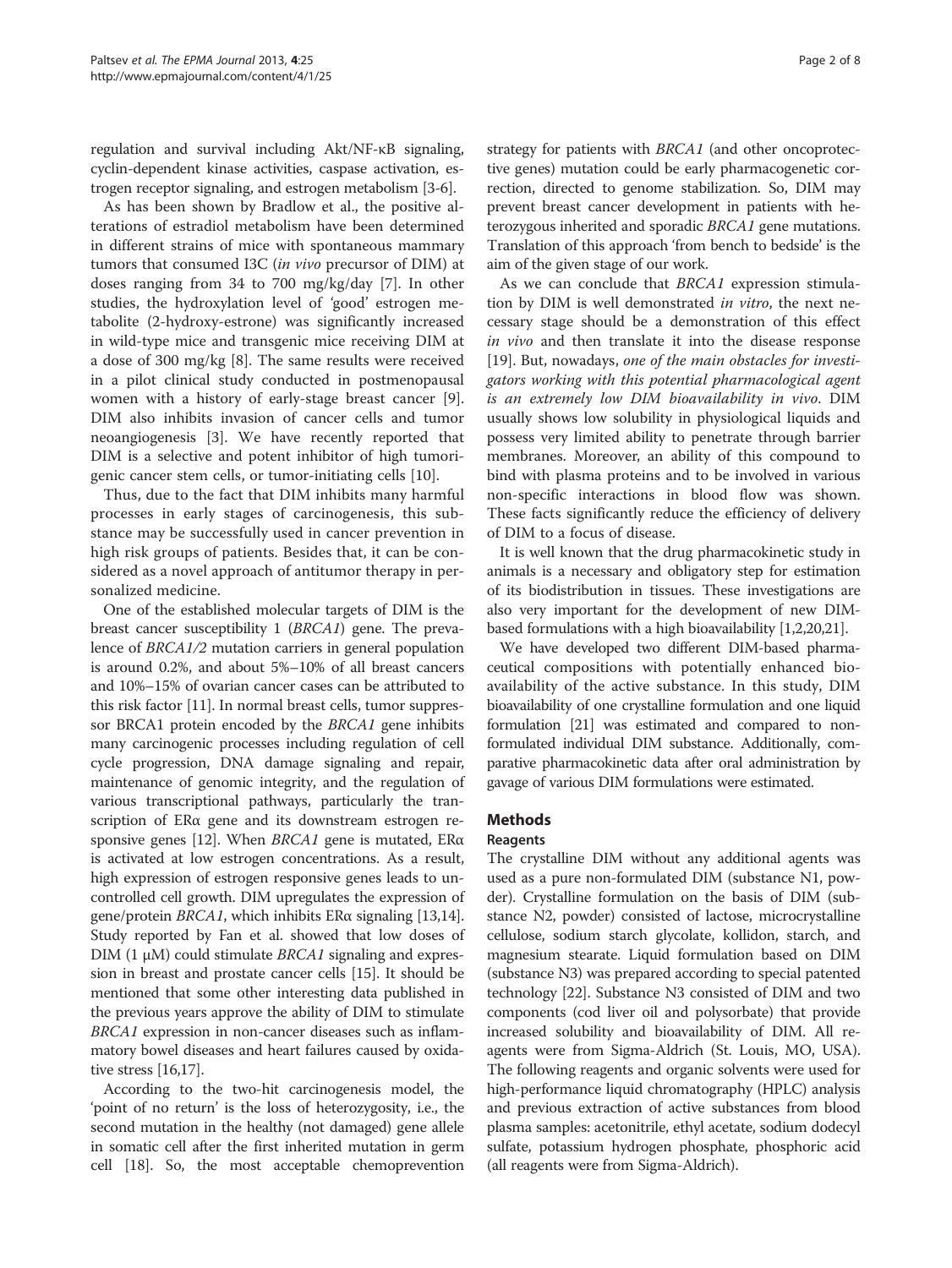### Animals

The studies were carried out using 144 female Sprague– Dawley rats  $(0.22 \pm 0.02 \text{ kg})$  which were purchased from Charles River, Inc. (Wilmington, MA, USA). Forty-eight rats were used to define the distribution of two novel DIM formulations and one control crystalline DIM substance  $(48 \times 3 = 144$  rats). The animals were housed in standard cages, given ad libitum access to food and water, and maintained on a 12:12 h light/dark cycle. The length of quarantine (acclimatization period) was 14 days. During this time, daily inspections of each animal (behavior and general condition) were undertaken. All rat procedures were approved by the Animal Care and Use Committees, and performed in accordance with institutional politics.

#### Animal dosing and sampling

Samples of substance N1 (control) and substance N2 were administered to rats by atraumatic gavage at a dose of 200 mg/kg, substance N3—at a dose of 0.1 mg/kg—in the morning (fasting). Mother suspension based on starch mucus ex tempore (20 mg/200 μL) was prepared for the administration of substances N1 and N2. Dosing was carried out by volume of mother suspension, depending on the weight of each animal (on average, 200 mg/kg). Cod liver oil solution of DIM with polysorbate was used as a solvent for administration of substance N3 (on average, 200 μL/animal).

The animals received standard diet 2 h after the beginning of experiment. After various time intervals (0.25, 0.5, 1.0, 2.0, 4.0, 6.0, 8.0, and 12.0 h) post-dosing, the blood samples were collected. The rats were anesthetized by general inhalation of isoflurane (Sigma-Aldrich). The blood samples were collected from the jugular vein with heparinized tube and kept immediately in ice for 5 to 10 min. Then, the blood samples were immediately centrifuged, and the plasma was separated. The plasma samples were immediately frozen in dry ice and stored at −20°C until further analysis.

#### Sample preparation for HPLC analysis

Before analysis, HPLC analytical procedure was validated according to the FDA procedures [\[23\]](#page-6-0). Five milliliters of ethyl acetate has been added in all blood plasma samples (1 mL). The samples were shaken for 2 min and then centrifuged at 4,000 rpm for 10 min. The supernatants were separated. The organic phase was evaporated in the stream of nitrogen at 50°C, until dryness. The dried samples were dissolved in 200 μL of acetonitrile and then diluted with mobile phase. After that, the aliquots were injected into HPLC for analysis.

#### Sample extraction and analysis

The quantity of DIM in the blood plasma samples was measured by HPLC method using a liquid chromatograph

(LC-20 Prominence, Beckman Coulter Inc., Brea, CA, USA) with UV detector (230 nm) and SPD-M20A diode array (Shimadzu, Japan).

The HPLC conditions were as follow: column Ascentis  $C_{18}$  (25 cm  $\times$  4.6 mm  $\times$  5.0 µm, Bellevue, WA, USA), column temperature 22°C–24°C, flow rate 1.0 mL/min, injection volume 5.0 μL. The mobile phase (1 L) comprised 70% of acetonitrile, 30% of aqueous buffer containing 6 mg of sodium dodecyl sulfate, 0.6 mg  $K_2HPO_4$  and added with  $H_3PO_4$  until pH 5.0, and the UV detection is at  $\lambda$  = 230 nm. The mobile phase was degassed and filtered before HPLC analysis. The retention time of DIM under these conditions was 5.07 min. The minimum sensitivity of the analytical method was estimated as 0.03 μg/mL.

The plasma DIM concentrations were calculated from the area under the peak (AUP) by using calibration curve. The areas under the curves (AUC) were calculated by trapezoidal method. The relative bioavailability (%) was calculated as a ratio of AUC (the time period from 0 to  $\infty$ ) for the investigated substance  $(AUC_{Substance})$  to the  $AUC$ for the control substance N1 ( $AUC<sub>Substance N1</sub>$ ). Change in relative bioavailability (%) was calculated as a ratio of  $(AUC<sub>Substance</sub> - AUC<sub>Substance N1</sub>)$  to  $AUC<sub>Substance N1</sub>$ . Absolute bioavailability was calculated based on the assumption that plasma and average tissue DIM concentrations are the same and taking into account the animal mass and volume of blood.

## Statistical analysis

The experimental data were treated statistically using Systat program package (Systat Software, Inc., Chicago, IL, USA), and the arithmetic mean (average) and standard deviation of the mean (SDM) were calculated. The following pharmacokinetic parameters were estimated using the WinNonLin program (Pharsight Corporation, Mountain View, California USA) by the modelindependent method: time to reach maximum plasma concentration, maximum plasma concentration, AUC, mean residence time (MRT), volume of distribution (Vss), and elimination half-life  $(T_{1/2})$ . Plasma DIM levels below the limit of quantitation were set to 0.

## Results

DIM began to be determined in the systemic circulation 15 min after administration to the experimental animals of the control substance N1 (non-formulated crystalline DIM) at a dose of 200.0 mg/kg/DIM (Figure [1\)](#page-3-0). The maximum plasma DIM concentration  $(C_{\text{max}})$  achieved at 1 h after administration was about 0.15  $\mu$ g/mL (0.15 ± 0.01  $\mu$ g/mL). Hereafter, DIM concentration started falling gradually, to a minimum (less than  $0.03 \mu g/mL$ ) at 12 h after administration. The subsequent decrease of plasma DIM concentration was characterized by  $T_{1/2}$  about 2 h (2.11 ± 0.04 h). MRT was about 4.5 h  $(4.46 \pm 0.16)$  h). Vss was about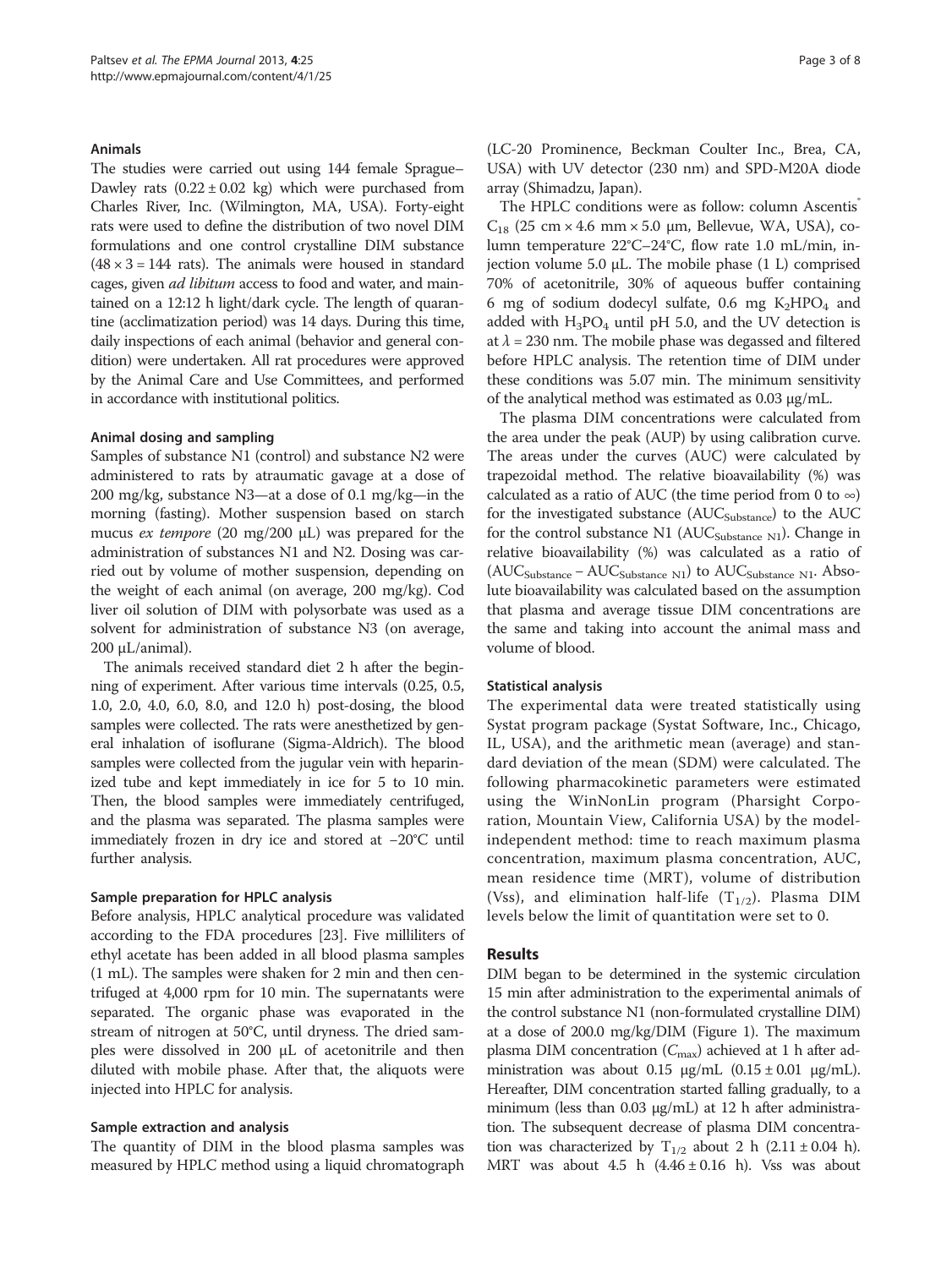<span id="page-3-0"></span>



1,300 L/kg. The individual variability was moderate: CV ranged from 8% to 22%.

In the experiments with substance N2, DIM also began to be determined in the systemic circulation 15 min after administration at a dose of 200.0 mg/kg per DIM.  $C_{\text{max}}$ observed at 0.5 h after administration was 0.23 μg/mL  $(0.23 \pm 0.01 \text{ µg/mL})$ . Hereafter, as in the previous case, DIM concentration began falling gradually, to a minimum (less than 0.03 μg/mL) 12 h after administration (Figure 2). The subsequent decrease of plasma DIM concentration was characterized by  $T_{1/2}$  about 3 h (3.04 ± 0.05 h). MRT was about 5.2 h (5.19  $\pm$  0.05 h). Vss was about 1,400 L/kg. The individual variability was moderate: CV ranged from 5% to 21%.

After oral administration of the liquid DIM formulation (substance N3) by gavage, DIM also began to be determined in the systemic circulation 15 min after administration. However,  $C_{\text{max}}$  observed at 0.5 h after administration was 1.71 μg/mL  $(1.71 \pm 0.05 \text{ µg/mL})$ . The second peak of DIM concentration observed at 2 h after administration

was 1.01 μg/mL  $(1.01 \pm 0.04 \text{ μg/mL})$  (Figure [3](#page-4-0)). In should be pointed out that the real nature of the dual peak on the concentration-time curve is not clear yet and requires further study. We consider it necessary to emphasize that the dose of substance N3 was 0.10 mg/kg/DIM, i.e., it was 2,000 times less than the administered dose of substance N2 and control substance N1. Hereafter, as in the previous case, DIM concentration began falling gradually, to a minimum (about 0.03 μg/mL) 12 h after administration. The subsequent decrease of plasma DIM concentration was characterized by  $T_{1/2}$  about 3.8 h (3.75 ± 0.31 h). MRT was about 5.6 h  $(5.55 \pm 0.41)$ . Vss was approximately of 130 mL/kg. Individual variability was moderate: CV ranged from 5% to 20%.

In addition to the main pharmacokinetic parameters, relative DIM bioavailability, change in the relative bioavailability, and absolute DIM bioavailability for each substance have been estimated (Table [1](#page-4-0)).

It was established experimentally by other authors that blood plasma DIM concentrations must be significantly

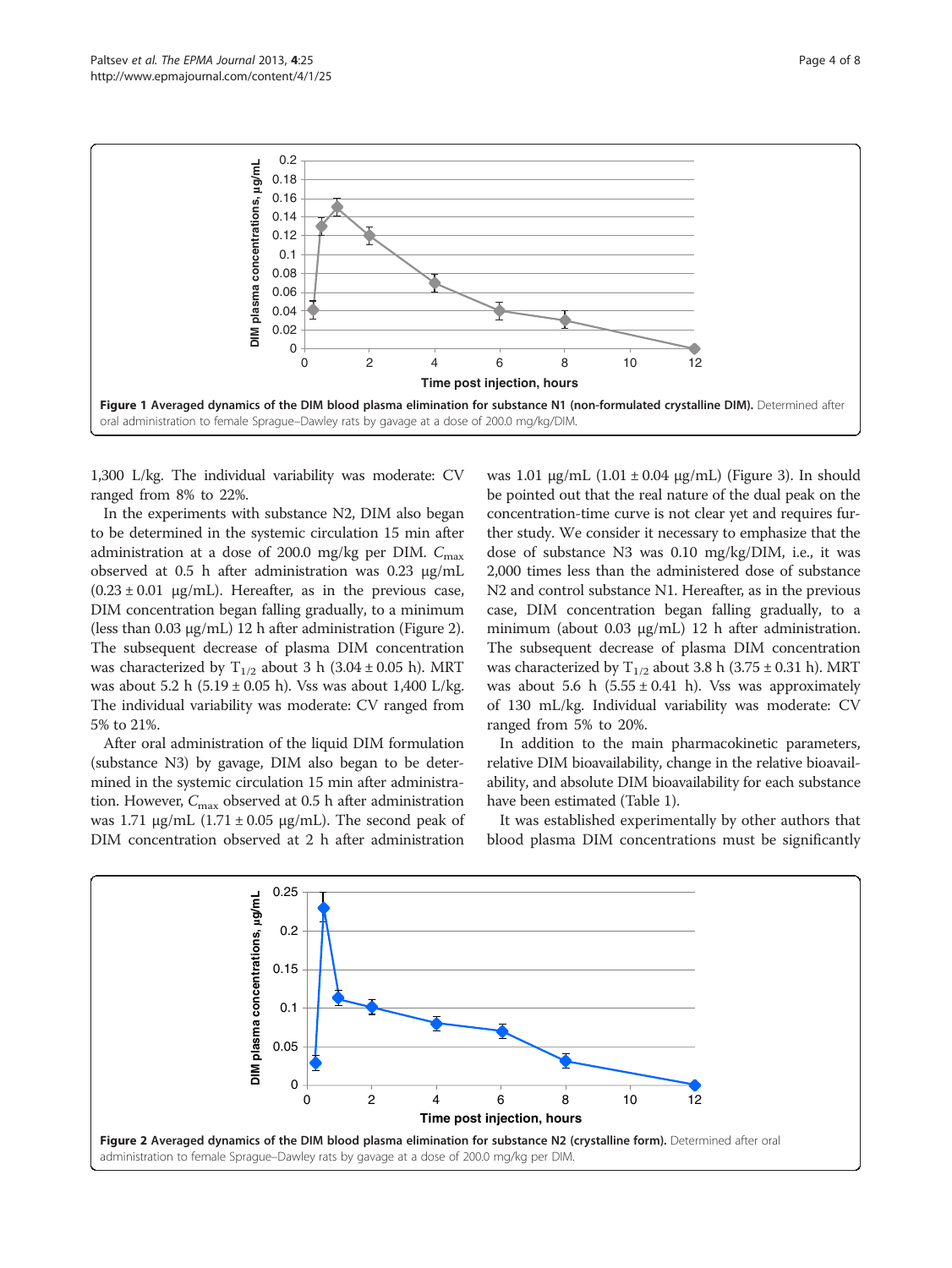<span id="page-4-0"></span>

more than 200 ng/mL to achieve the therapeutic effect. Insufficient solubility and bioavailability of crystalline DIM formulations hamper the effective therapeutic DIM concentrations (concentrations which are effective in in vitro experiments) in target tissues and organs to be reached. As it was shown in our study, the highest bioavailability was achieved by administering liquid DIM formulation (substance N3) that is the oil solution containing polysorbate. Neither non-formulated crystalline DIM (substance 1) nor crystalline DIM formulation (substance 2) showed any significant bioavailability of active component which is necessary for therapeutic effects of DIM.

It can be assumed that in the case of substance N3, the high DIM concentration in peripheral blood was achieved due to the following facts. As a part of the new liquid formulation created by us on the basis of modern technological solution, DIM is in the dissolved state (oil solution), so it possesses an ability to enter quickly into the bloodstream and target organs. The auxiliary components of the organic origin in certain proportions in substance N3 not only dramatically enhanced DIM bioavailability but also increased drug stability during the storage. It was established that substance N3 is stable under acidic conditions and provides virtually 100% bioavailability in animal model.

## Conclusion

The crystalline DIM formulations (substance N2 and control substance N1) did not reveal high concentrations

of active component (DIM) in blood plasma after oral administration by gavage to animals. At the same time, fivefold higher concentration of DIM was observed in blood plasma of rats who received the 2,000-fold lower dose of liquid DIM formulation compared to that of crystalline form and non-formulated crystalline DIM. Administration of liquid DIM formulation to animals resulted in achievement of physiological DIM concentrations necessary for increase of BRCA1 gene/protein expression in vitro. Application of the new pharmacological liquid DIM substance with high bioavailability (substance N3) may be considered the perspective approach of effective personalized treatment and breast cancer prevention in patients of high-risk groups, particularly in women with BRCA1 gene mutation. The data make this pharmaceutical formulation a priority candidate for further development.

## Expert recommendations

Hereditary breast cancer is usually detected in women with family history of breast cancer that was observed among first-degree relatives (mother, sister, and daughter) and is caused by mutations in tumor suppressor genes BRCA1 and BRCA2 in germinal cells. It is known that for women who have inherited a mutant allele of one of the BRCA genes from one parent, the likelihood of developing breast cancer during their lifetime is 80%–90% [[24](#page-6-0)]. As a rule, such a tumor develops at a young age (BRCA1-related, at 35–39 years old; BRCA2-related, at 43–54 years

Table 1 Relative bioavailability of different DIM formulations

| Substance number | AUC, µg·h/mL<br>(mean $\pm$ SDM) | Relative bioavailability | Change in the relative<br>bioavailability (%) | Absolute bioavailability (%) |
|------------------|----------------------------------|--------------------------|-----------------------------------------------|------------------------------|
|                  | $0.71 \pm 0.04$                  |                          | $\,$                                          | 0.006                        |
|                  | $0.78 \pm 0.02$                  | 1.10                     | 9.86                                          | 0.009                        |
|                  | $4.42 + 0.55$                    | 6.23                     | 522.54                                        | 98                           |

The values were determined after oral administration of DIM to female Sprague–Dawley rats by gavage in relation to substance N1 (control).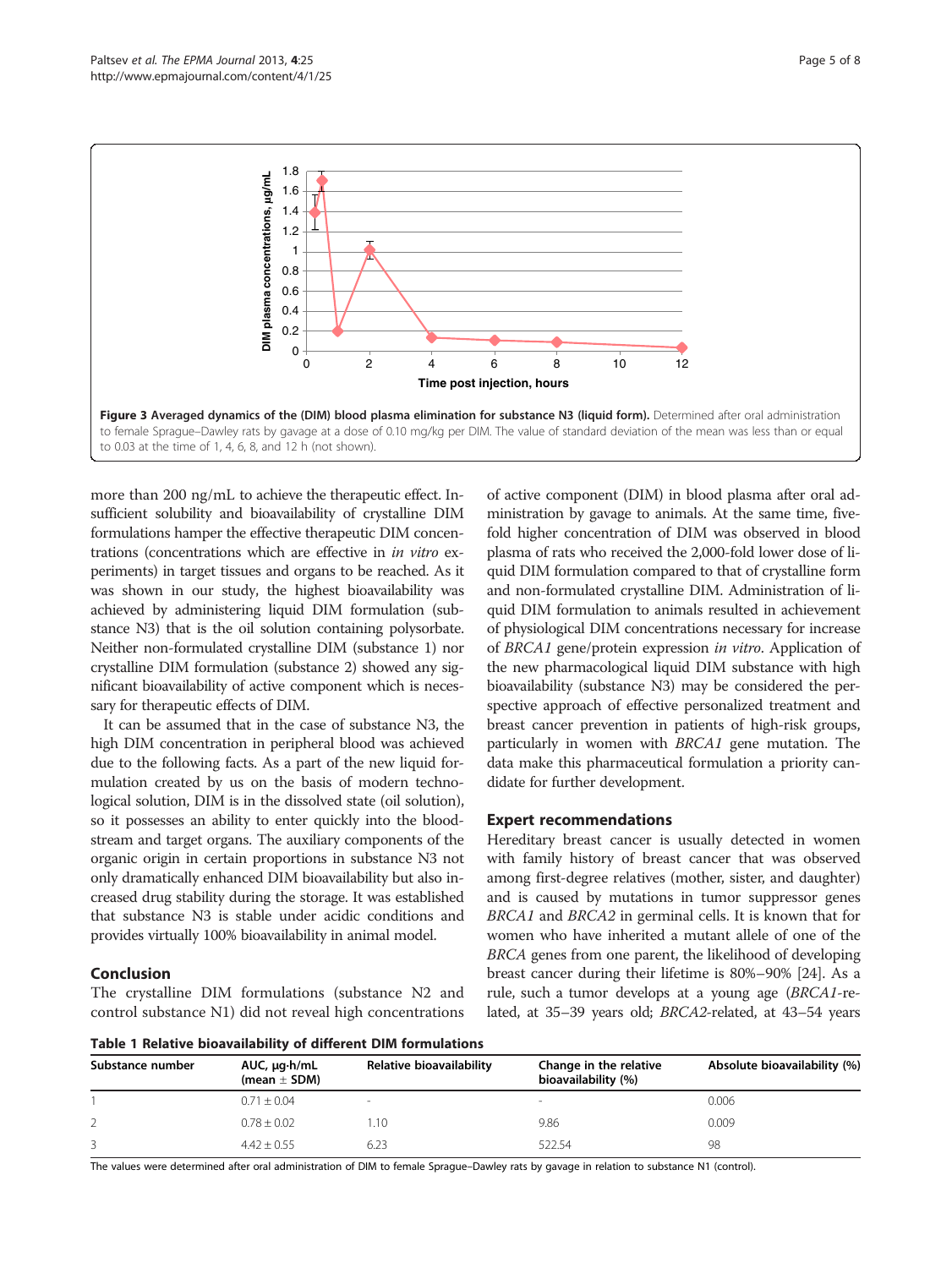old) and characterized by hormone-independent growth, high rate of development in the opposite gland, high degree of malignancy, tendency to relapse, and worse prognosis [\[25](#page-6-0)]. The most common option of treatment for these women is bilateral mastectomy, but this does not guarantee that cancer will not develop in other organs such as ovary. So, personalized pharmacogenetic chemoprevention by DIM-based pharmaceutical preparations could become a better alternative for them.

Interest in the role of BRCA genes/proteins increased particularly in connection with recently discovered fact of their possible involvement in the development of non-hereditary (sporadic) cancer. According to preliminary data, loss of heterozygosity of the BRCA1 gene is observed in more than half of the cases of sporadic breast cancer and ovarian cancer [[26](#page-6-0),[27\]](#page-6-0). For these patients, enhancement of the BRCA1 gene function by targeted DIM impact may be particularly essential for prevention of cancer progression. It can be assumed that DIM influence will take place by means of DIMmediated increased production of the normal copy of BRCA1 gene which will offset the effect of the BRCA1 mutation (Figure 4).

We believe that our research will promote the development of a very interesting approach in personalized cancer chemoprevention. Up to this moment, there are no drugs with such a potential for public health care. The common problem for anticancer drug development is high toxicity of new candidates. DIM is considered as a relatively safe substance [[28-31\]](#page-6-0). So, we can suppose

that our liquid DIM formulation may be very promising for drug development, especially for the benefit of individual patients and for health care in general.

As we know now, DIM is the only BRCA1 stimulating agent on clinical trial stage [\[32](#page-7-0)], but that trial is conducted with DIM formulation having relatively low bioavailability. Concerning personalized treatment safety of our liquid DIM pharmaceutical composition, we know that the only possible limitation of its use is the specific DIM toxicity in Crohn's disease patients. There is evidence that the risk of Escherichia coli penetration into the gut wall may be increased in the presence of polysorbate (a component of liquid DIM formulation) in these patients [[33\]](#page-7-0). However, on the other hand, the significance of this phenomenon is not fully clear because intracellular E. coli did not have characteristic pathogenic features in patients with Crohn's disease [[22\]](#page-6-0). The real significance of this possible danger should be revealed in clinical trials. We have conducted preliminary acute toxicity investigation of substance N3 (liquid form of DIM) in rats, which confirmed high safety of this formulation  $(LD_{50} > 5,000 \text{ mg/kg})$ . According to histological studies, acute intragastric administration of our formulation to rats at high doses (up to 5,000 mg/kg) did not cause any damage in their internal organs, particularly in mucous membrane of the stomach and intestine (data not shown). This indicates a low toxicity of this liquid DIM formulation. We plan for further preclinical and clinical trials of safety and efficacy of the liquid DIM formulation.

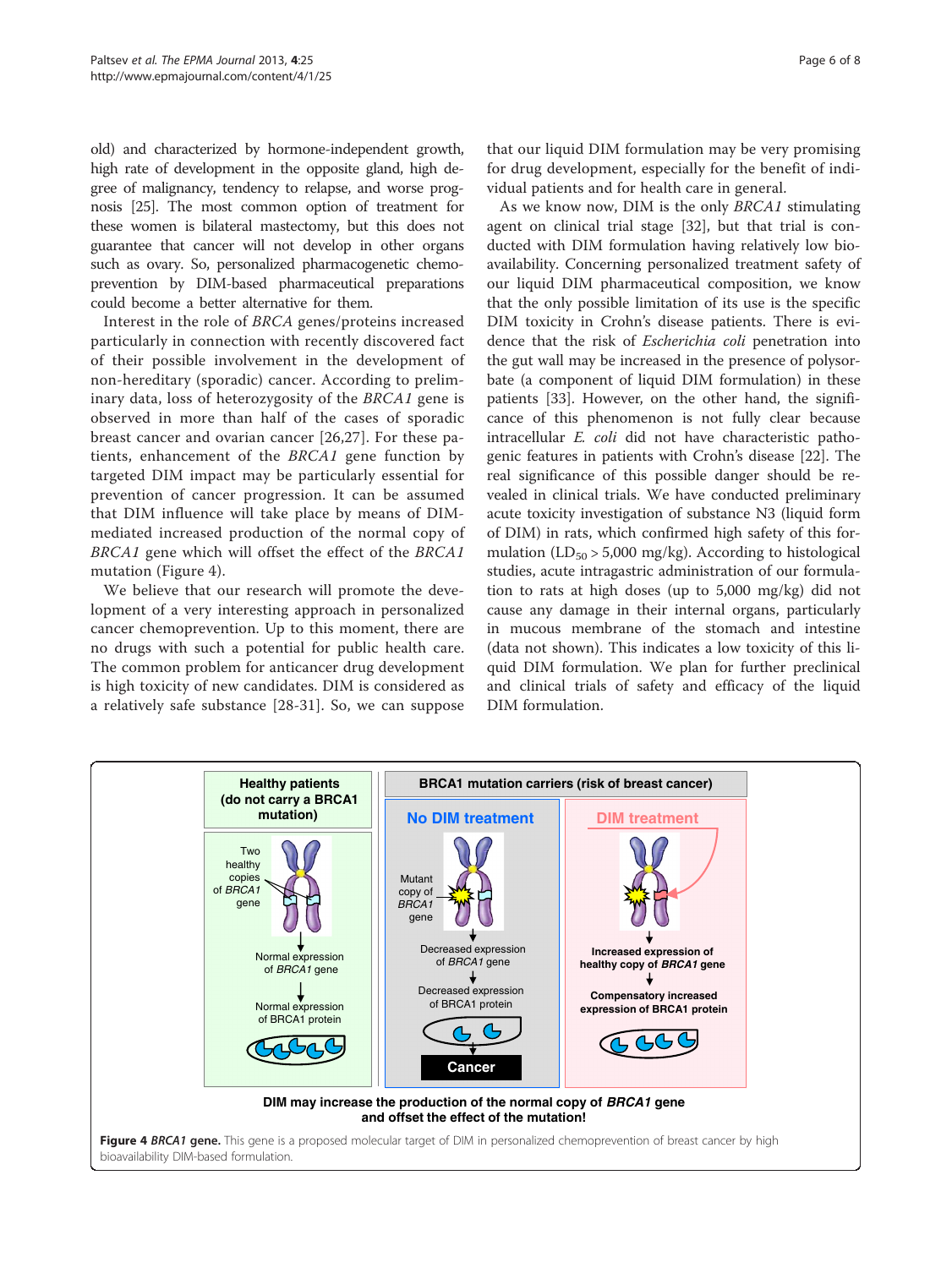#### <span id="page-6-0"></span>**Abbreviations**

AUC: Area under the curve; AUP: Area under the peak; BRCA1 gene: Breast cancer susceptibility 1 gene;  $C_{\text{max}}$ : the maximum drug concentration in blood plasma; CV: Coefficient of variation; DIM: 3,3′-Diindolylmethane; ERα: Estrogen receptor α; HPLC: High-performance liquid chromatography; I3C: Indole-3-carbinol; MRT: The mean residence time of drug in the body; SDM: Standard deviation of the mean;  $T_{1/2}$ : Drug elimination half-life; Vss: The apparent steady-state volume of drug distribution.

#### Competing interests

The authors declare that they have no competing interests.

#### Authors' contributions

MP participated in the design and coordination of the study. VK participated in the design and coordination of the study. EM participated in the design of the study and drafted the manuscript. VD carried out the pharmacokinetic studies and drafted the manuscript. IK carried out the pharmacokinetic studies and drafted the manuscript. OP carried out the pharmacokinetic studies and drafted the manuscript. All authors read and approved the final manuscript.

#### Acknowledgments

Research and experimental studies were carried out at the FGBOU VPO Peoples' Friendship University of Russia in the context of Project 'Production of drugs based on biotechnology for the treatment of socially significant diseases', financed by Presidential Grant of The Russian Ministry of Education and Science in compliance with Russian Government's decree no. 218.

#### Author details

<sup>1</sup>National Research Centre (NRC "Kurchatov Institute"), 1, Akademika Kurchatova Pl., Moscow 123182, Russia. <sup>2</sup>Peoples' Friendship University of Russia, Miklukho-Maklaya St., 6, Moscow 117198, Russia. <sup>3</sup>ZAO "MiraxBioPharma", 12 Kutuzovsky av., Moscow 121248, Russia. <sup>4</sup>Moscow State Medical Stomatological University (MGMSU), Delegatskaya St., 2/1, Moscow 127473, Russia.

#### Received: 10 October 2013 Accepted: 14 November 2013 Published: 10 December 2013

#### References

- 1. Anderton MJ, Manson MM, Verschoyle R, Gescher A, Steward WP, Williams ML, Mager DE: Physiological modeling of formulated and crystalline diindolylmethane pharmacokinetics following oral administration in mice. Drug Metab Disposit 2004, 32:632–638.
- 2. Reed GA, Arneson DW, Putnam WC, Smith HJ, Gray JC, Sullivan DK, Mayo MS, Crowell JA, Hurwitz A: Single-dose and multiple-dose administration of indole-3-carbinol to women: pharmacokinetics based on 3,3′-diindolylmethane. Cancer Epidemiol Biomarkers Prev 2006, 15:2477–2481.
- 3. Banerjee S, Kong D, Wang Z, Bao B, Hillman GG, Sarkar FH: Attenuation of multi-targeted proliferation-linked signaling by 3,3′-diindolylmethane (DIM): from bench to clinic. Mutat Res 2011, 728:47–66.
- Chen I, Safe S, Bjeldanes L: Indole-3-carbinol and diindolylmethane as aryl hydrocarbon (Ah) receptor agonists and antagonists in T47D human breast cancer cells. Biochem Pharmacol 1996, 51:1069–1076.
- Rajoria S, Suriano R, Parmar PS, Wilson YL, Megwalu U, Moscatello A, Bradlow HL, Sepkovic DW, Geliebter J, Schantz SP, Tiwari RK: 3,3′- Diindolylmethane modulates estrogen metabolism in patients with thyroid proliferative disease: a pilot study. Thyroid 2011, 21:299–304.
- 6. Weng JR, Tsai CH, Kulp SK, Chen CS: Indole-3-carbinol as a chemopreventive and anti-cancer agent. Cancer Lett 2008, 262:153–163.
- 7. Bradlow HL, Michnovicz J, Telang NT, Osborne MP: Effects of dietary indole-3-carbinol on estradiol metabolism and spontaneous mammary tumors in mice. Carcinogenesis 1991, 12:1571–1574.
- 8. Sepkovic DW, Stein J, Carlisle AD, Ksieski HB, Auborn K, Bradlow HL: Diindolylmethane inhibits cervical dysplasia, alters estrogen metabolism, and enhances immune response in the K14-HPV16 transgenic mouse model. Cancer Epidemiol Biomarkers Prev 2009, 18:2957–2964.
- Dalessandri KM, Firestone GL, Fitch MD, Bradlow HL, Bjeldanes LF: Pilot study: effect of 3,3′-diindolylmethane supplements on urinary hormone metabolites in postmenopausal women with a history of early-stage breast cancer. Nutr Cancer 2004, 50:161–167.
- 10. Semov A, Iourtchenco L, Liu LF, Li S, Yan X, Xiaoxue S, Muyjnek E, Kiselev V, Alakhov V: Diindolilmethane (DIM) selectively inhibits cancer stem cells. Biochem Biophys Res Commun 2012, 424:45–51.
- 11. Janavičius R: Founder BRCA1/2 mutations in the Europe: implications for hereditary breast-ovarian cancer prevention and control. EPMA J 2010, 1:397–412.
- 12. Rosen EM, Fan S, Pestell RG, Goldberg ID: The BRCA1 gene in breast cancer. J Cell Physiol 2003, 196:19-41.
- 13. Fan S, Ma YX, Wang C, Yuan RQ, Meng Q, Wang JA, Erdos M, Goldberg ID, Webb P, Kushner PJ, Pestell RG, Rosen EM: Role of direct interaction in BRCA1 inhibition of estrogen receptor activity. Oncogene 2001, 20:77–87.
- 14. Zheng L, Annab LA, Afshari CA, Lee WH, Boyer TG: BRCA1 mediates ligand-independent transcriptional repression of the estrogen receptor. Proc Natl Acad Sci USA 2001, 98:9587–9592.
- 15. Fan S, Meng Q, Saha T, Sarkar FH, Rosen EM: Low concentrations of diindolylmethane, a metabolite of indole-3-carbinol, protect against oxidative stress in a BRCA1-dependent manner. Cancer Res 2009, 69:6083–6091.
- 16. Huang Z, Zuo L, Zhang Z, Liu J, Chen J, Dong L, Zhang J: 3,3'-Diindolylmethane decreases VCAM-1 expression and alleviates experimental colitis via a BRCA1-dependent antioxidant pathway. Free Radic Biol Med 2011, 50:228-236.
- 17. Yao Z, Hu W, Yin S, Huang Z, Zhu Q, Chen J, Zang Y, Dong L, Zhang J: 3,3′-Diindolymethane ameliorates adriamycin-induced cardiac fibrosis via activation of a BRCA1-dependent anti-oxidant pathway. Pharmacol Res 2013, 70:139–146.
- 18. Knudson AG Jr: Mutation and cancer: statistical study of retinoblastoma. Proc Natl Acad Sci USA 1971, 68:820–823.
- 19. Golubnitschaja O, Costigliola V, EPMA: General report & recommendations in predictive, preventive and personalised medicine 2012: white paper of the European association for predictive, preventive and personalised medicine. EPMA J 2012, 3(1):14.
- 20. Heath EI, Heilbrun LK, Li J, Vaishampayan U, Harper F, Pemberton P, Sarkar FH: A phase I dose-escalation study of oral BR-DIM (BioResponse 3,3′-Diindolylmethane) in castrate-resistant, non-metastatic prostate cancer. Am J Transl Res 2010, 2:402-411.
- 21. Kiselev VI: Diindolylmethane-based drug for the treatment of hyperplastic and inflammatory diseases; 2011. WO 2011/136691 A1.
- 22. Elliott TR, Hudspith BN, Wu G, Cooley M, Parkes G, Quiñones B, Randall L, Mandrell RE, Fagerquist CK, Brostoff J, Rayment NB, Boussioutas A, Petrovska L, Sanderson JD: Quantification and characterization of mucosa-associated and intracellular Escherichia coli in inflammatory bowel disease. Inflamm Bowel Dis 2013, 19:2326–2338.
- 23. U.S. Department of Health and Human Services Food and Drug Administration: Guidance for Industry: Bioanalytical Method Validation. Silver Spring: U.S. Department of Health and Human Services Food and Drug Administration; 2001.
- 24. Meindl A, Ditsch N, Kast K, Rhiem K, Schmutzler RK: Hereditary breast and ovarian cancer: new genes, new treatments, new concepts. Dtsch Arztebl Int 2011, 108:323–330.
- 25. Foulkes WD, Shuen AY: In brief: BRCA1 and BRCA2. J Pathol 2013, 230:347–349.
- 26. Freedman ML, Penney KL, Stram DO, Riley S, McKean-Cowdin R, Le Marchand L, Altshuler D, Haiman CA: A haplotype-based case–control study of BRCA1 and sporadic breast cancer risk. Cancer Res 2005, 65:7516–7522.
- 27. Sowter HM, Ashworth A: BRCA1 and BRCA2 as ovarian cancer susceptibility genes. Carcinogenesis 2005, 26:1651-1656.
- 28. Elackattu AP, Feng L, Wang Z: A controlled safety study of diindolylmethane in the immature rat model. Laryngoscope 2009, 119:1803–1808.
- 29. Leibelt DA, Hedstrom OR, Fischer KA, Pereira CB, Williams DE: Evaluation of chronic dietary exposure to indole-3-carbinol and absorption-enhanced 3,3′-diindolylmethane in Sprague–Dawley rats. Toxicol Sci 2003, 74:10–21.
- 30. Minich DM, Bland JS: A review of the clinical efficacy and safety of cruciferous vegetable phytochemicals. Nutr Rev 2007, 65(6 Pt 1):259–267.
- 31. Reed GA, Sunega JM, Sullivan DK, Gray JC, Mayo MS, Crowell JA, Hurwitz A: Single-dose pharmacokinetics and tolerability of absorption-enhanced 3,3′-diindolylmethane in healthy subjects. Cancer Epidemiol Biomarkers Prev 2008, 17:2619–2624.